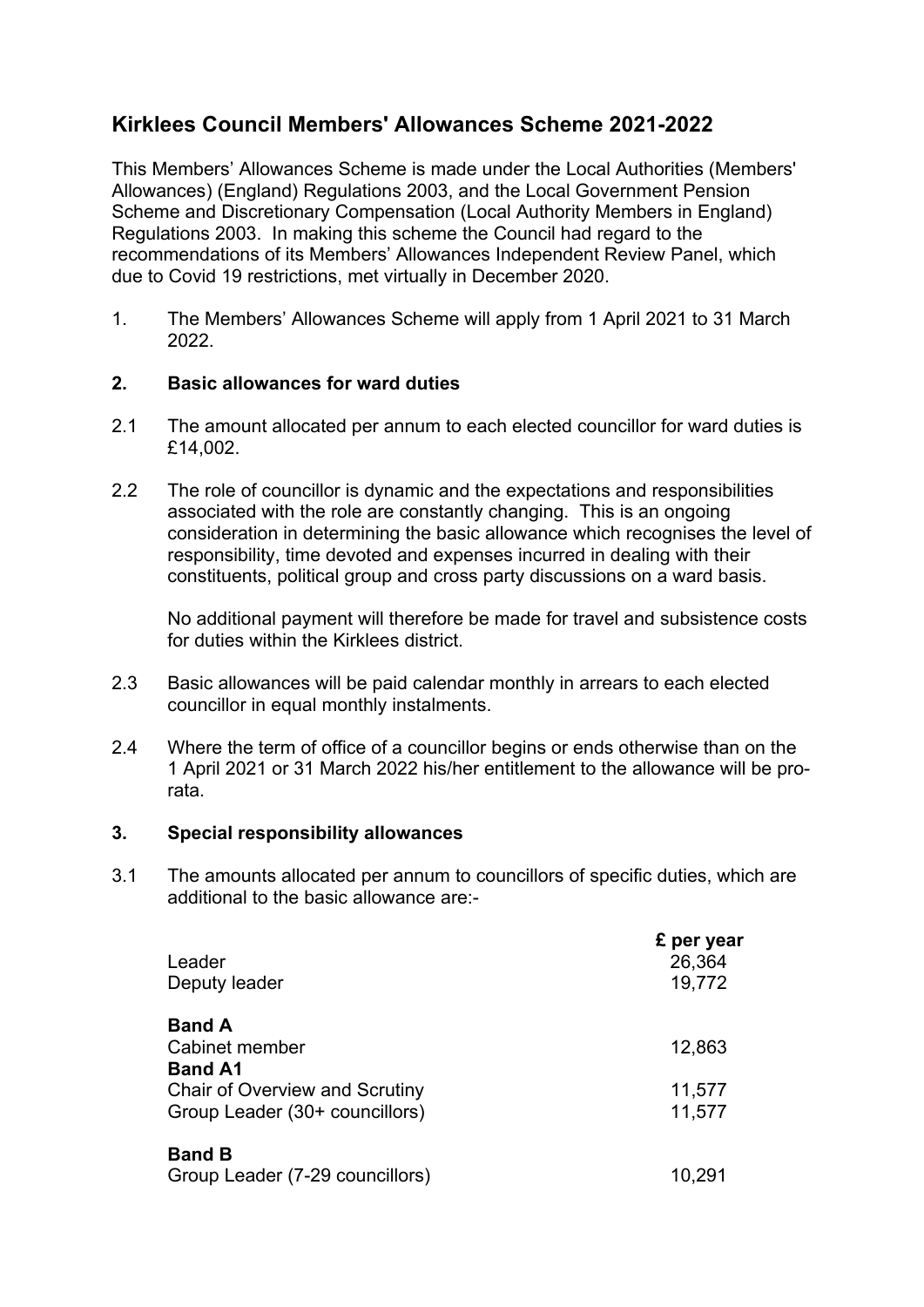| Business Manager (30+ councillors)<br><b>Band B1</b>                                                                                                                     | 10,291<br>9,004         |
|--------------------------------------------------------------------------------------------------------------------------------------------------------------------------|-------------------------|
| <b>Band C</b><br>Business Manager (20-29 councillors)<br><b>Band C1</b>                                                                                                  | 7,719                   |
| <b>Chairs of Planning Committees</b><br><b>Lead Members of Scrutiny Panels</b>                                                                                           | 6,432<br>6,432          |
| <b>Band C2</b><br><b>Police and Crime Panel Members</b>                                                                                                                  | 6,288                   |
| <b>Band D</b><br><b>Business Manager (7-19 councillors)</b><br>Chair of Licensing and Safety Committee<br><b>Place Partnership Lead Members</b><br><b>Band D1</b>        | 5,147<br>5,147<br>5,147 |
| Group Leader (2-6 councillors)<br>Deputy Group Leader (12+ councillors)<br>Chair of Appeals panel                                                                        | 3,860<br>3,860<br>3,860 |
| <b>Band E</b><br><b>Chair of Corporate Governance and Audit committee</b><br><b>Chair of Standards Committee</b><br>Business Manager (3-6 councillors)<br><b>Band E1</b> | 2,572<br>2,572<br>2,572 |
| <b>Adoption Panel member</b>                                                                                                                                             | 1,285                   |
| Day Rate<br><b>Fostering Panel member</b>                                                                                                                                | 119                     |

 Chairs of Overview and Scrutiny Ad-Hoc Panels will receive £40.22 day split into half day sessions (2 x 4 hours) to commence at the start of formal meetings to their conclusion. The Overview and Scrutiny Management Committee will place a time allocation on the work of the ad-hoc panel.

- 3.2 The special responsibility allowance recognises the additional time and expenses incurred by those councillors effectively performing additional special responsibilities.
- 3.3 Special responsibility allowances will be paid calendar monthly in arrears to the appropriate councillor in equal monthly instalments.
- 3.4 Where the term of office entitling a councillor to a special responsibility allowance begins or ends otherwise than on the 1 April 2021 or 31 March 2022 his/her entitlement to the allowance will be pro-rata.
- 3.5 No councillor shall receive more than one special responsibility allowance.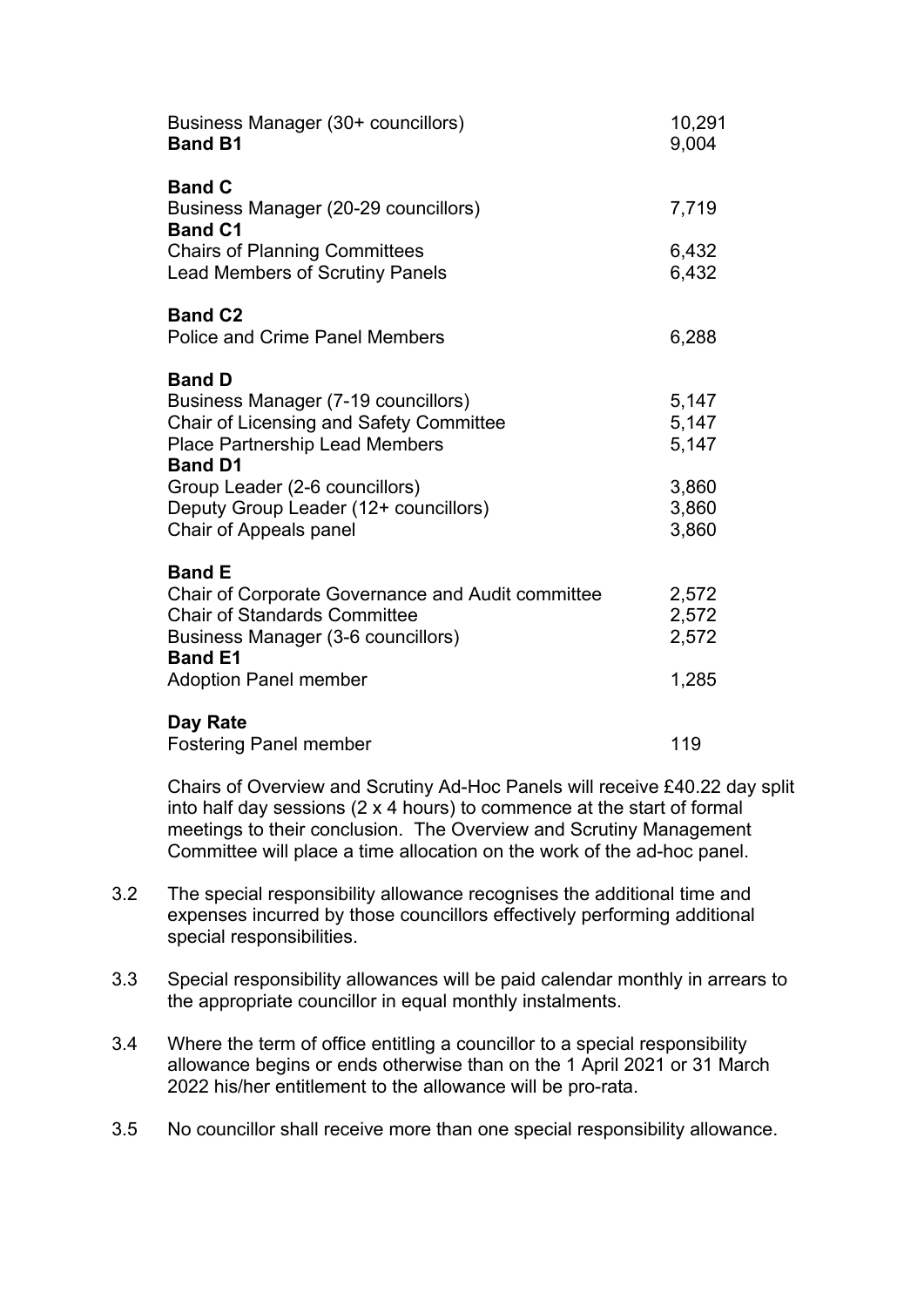## **4. Renunciation of allowances**

4.1 A councillor may, by giving notice in writing to the Service Director – Legal, Governance and Commissioning, elect to forego any part of his/her entitlement to an allowance payable under this scheme.

## **5. Travel and subsistence outside the district**

- 5.1 Travel and subsistence allowances for approved duties outside the district can be paid only:
	- approved duty are those as described in paragraph 8 of the Local Authorities (Members' Allowances) (England) Regulations 2003.
	- any other duty approved by the body, or any duty of a class so approved, for the purpose of, or in connection with, the discharge of the functions of the body, or of any of its committees or sub-committees
	- for approved duties previously authorised by the appropriate body (Cabinet or Overview and Scrutiny Management Committee) and Service Director – Legal, Governance and Commissioning. The approval must precede the performance of the duty and not be given retrospectively.

 Claims for expenses must be made and received by the Service Director – Legal, Governance and Commissioning within two months of the expense being incurred.

- 5.2 Attendance at conferences: The Head of Governance has delegated powers to determine councillor attendance at conferences etc.
- 5.3 Attendance at training and development events: The council will reimburse a councillor for travel and subsistence costs, at the approved rates, for training and development events. The appropriate Business Manager will approve councillor attendance.
- 5.4 The council will book accommodation on behalf of councillors to a maximum of the rates given in Appendix 1, subject to availability. Councillors requiring overnight accommodation may claim daytime meal allowance(s) in the usual way.
- 5.5 The authority will pay car mileage at HMRC rates and daytime subsistence allowances at the same rates determined for officers by the National Joint Council for Local Government Officers. The allowance rates are given at Appendix 1.
- 5.6 The rate of travel by public transport shall not exceed the amount of an ordinary fare or any available cheap fare and wherever possible should be arranged through Councillor Support to maximise available discounts and concessions.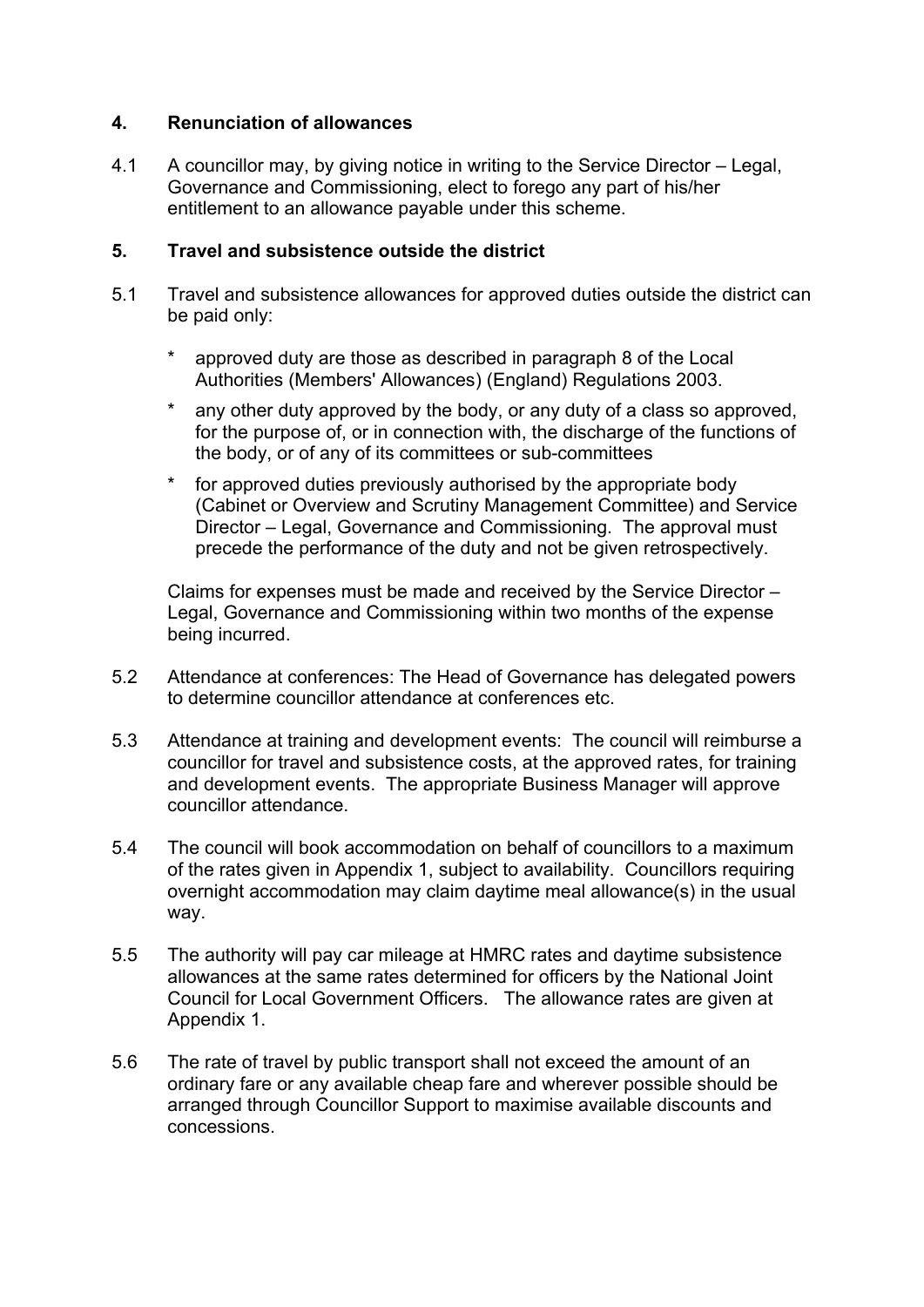Tickets or receipts must always accompany travel and subsistence claims for over £8.

- 5.7 Councillors' use of private motor vehicles should demonstrate either a substantial saving of the councillors' time, or being in the best interests of the council.
- 5.8 The rate of travel by taxicab will not normally exceed the fare for travel by appropriate public transport. In cases of urgency or where no public transport is reasonably available, the council will reimburse the amount of the actual fare and any reasonable gratuity. Taxi receipts more than £8 must support the claim.
- 5.9 Travel by any other hired vehicle is limited to the rate applicable had the vehicle belonged to the member who hired it unless prior approval to the actual cost of hiring.
- 5.10 The rate for travel by air should not exceed the rate applicable to travel by any appropriate alternative means of transport together with the equivalent saving in subsistence allowance.

 Where the saving in time is so substantial as to justify payment of the fare for air travel the amount paid will not exceed:-

- (i) the ordinary fare or any cheap fare, or
- (ii) where no such service is available or in case of urgency the fare actually paid by the councillor.

## **6. Pensions**

 With effect from 1 April 2014, any Councillor who is not an active member of the Councillors pension scheme will no longer have access to the pension scheme. Councillors who are currently contributing to the pension scheme will only be allowed to remain in it, until the end of their current term in office. Councillors elected after April 2014 will not be entitled to access the pension scheme.

## **7. Parental Leave Policy**

The Policy is set out at Appendix 2.

## **8. Dependants' carers' allowance**

 Councillors who need to engage carers to look after dependants whilst undertaking duties specified in regulation 7 of the Local Authorities (Members Allowances) (England) Regulations 2003 may receive a carers' allowance. The criteria are given at Appendix 3.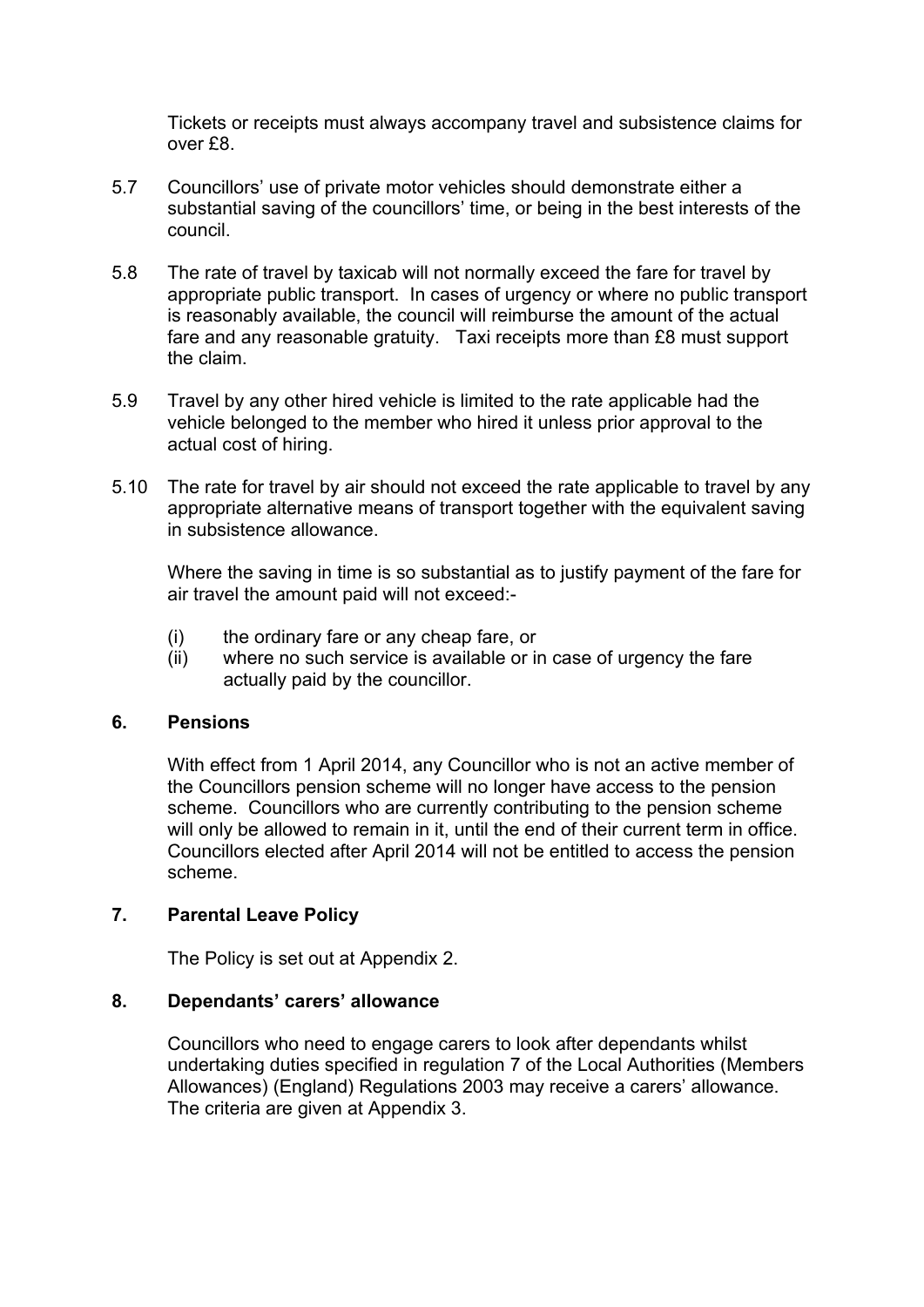## **9. Support for a councillor with a disability**

Even though local councillors are not explicitly covered by the Disability Discrimination Act Part II (employment provisions), it is an expectation on councils that they will make every reasonable effort to meet the individual needs of disabled councillors. The council will provide support for disabled councillors, where appropriate, by actively discussing an individual's needs and putting in place the necessary support mechanisms wherever practicable.

## **10. Information technology**

Each councillor is offered a PC or laptop to be used in their homes through a broadband link and/or a smart device to assist them in the discharge of their functions as a councillor. Use of a smart device abroad is restricted to Council business only and councillors are encouraged to connect to wifi wherever possible.

## **11. Publicity**

11.1 The regulations place certain duties on local authorities in connection with publicising the recommendations made by their independent remuneration panel, their scheme of allowances and the actual allowances paid to councillors in any given year:

 The regulations require, as soon as reasonably practicable after the end of a year to which the scheme relates, that local authorities must make arrangements for the publication in their area of the total sum paid by it to each recipient, in respect of each of the following:

Basic allowance Special responsibility allowance Dependants' carers' allowance Travelling and subsistence allowance

## **12. Sickness and holiday**

 The scheme recognises the right of councillors to holiday and entitlement to sickness absence.

 An entitlement is made for 28 days of holiday. During periods of sickness a councillor is not expected to make up any hours lost as a result of that illness.

### **13. Suspension of Allowance**

Where a Member, since election has been convicted of any offence and has had passed on them a sentence of imprisonment (whether suspended or not) for a period of not less than three months without the option of a fine, the Council shall suspend any part of any allowance payable from the date of sentence. Such suspension shall remain in force until such time as section 80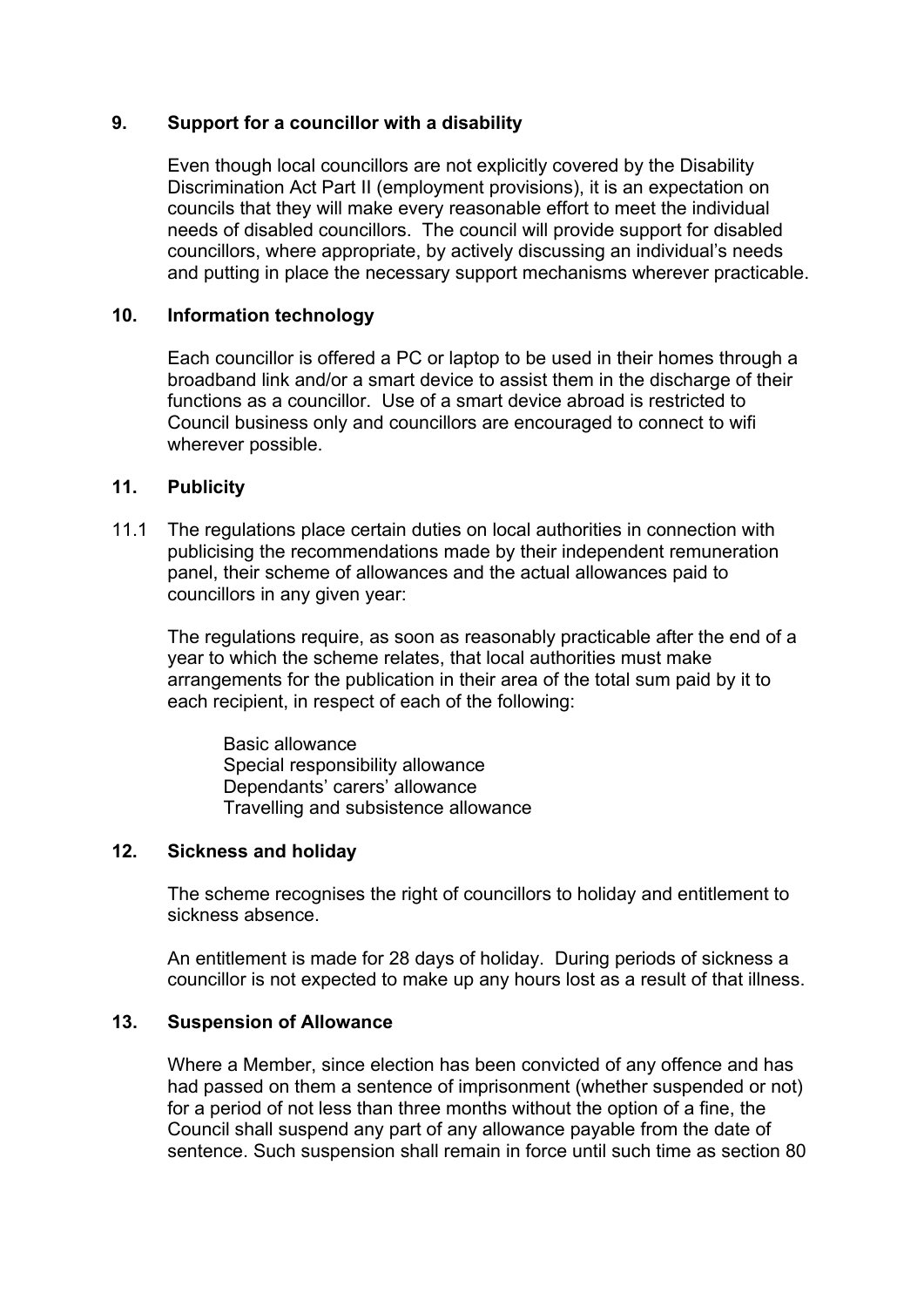of the Local Government Act 1972 (disqualification for election and holding office as member of a local authority) takes effect.

## **14. Education appeals panel members**

Members of Education Appeals Panels (who are not elected councillors of Kirklees Council), will receive an allowance of £119 for a full day meeting and £68 for meetings less than four hours. Periods of adjournment will not be included in the allowance payment.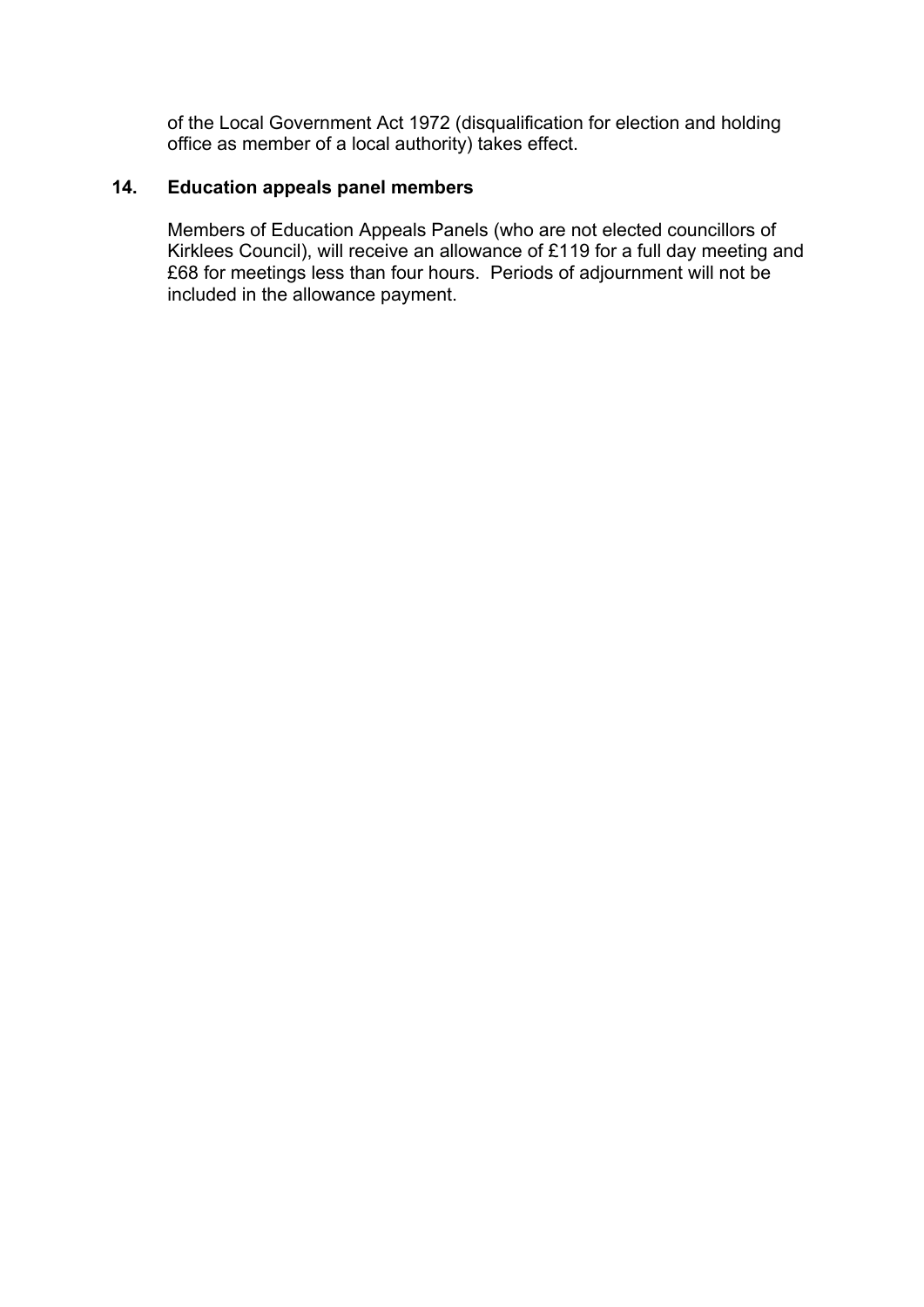Travel and subsistence rates from 1 April 2021 **(for approved duties performed outside Kirklees only)**

### 1. **Motor mileage rates**

| Car<br>First 10,000 business miles in the tax year:<br>Each business mile over 10,000 in the tax year: | 45p per mile<br>25p per mile |
|--------------------------------------------------------------------------------------------------------|------------------------------|
| Bicycle or other non-motorised forms of transport:                                                     | 20p per mile                 |
| Motor cycle (for journeys less than 10,000 miles per year):                                            | 24p per mile                 |

**Passenger supplements:** The supplement remains unchanged; an increase in the above rates by 5p per person per mile not exceeding four passengers.

(Subject to change by HMRC)

Members of the council shall be entitled to an official parking permit for use when undertaking official council duties and otherwise used in accordance with the rules relating to their use, and specifically to take account of the contribution to parking permits in line with any residents charge as agreed by Council on 19 February 2014.

| 2. | Day subsistence<br><b>Breakfast allowance</b><br>(more than 3 hours away from normal place of residence<br>before 11.00 a.m.)                                                  | £6.06             |
|----|--------------------------------------------------------------------------------------------------------------------------------------------------------------------------------|-------------------|
|    | Lunch allowance<br>(more than 3 hours away from normal place of residence<br>to include the period $12.00$ noon - $2.00$ p.m.)                                                 | £8.37             |
|    | Tea allowance<br>(more than 3 hours away from normal place of residence<br>to include the period $3.00$ p.m. $-6.00$ p.m.)                                                     | £3.29             |
|    | <b>Evening meal allowance</b><br>(more than 3 hours away from normal place of residence<br>ending after 7.00 p.m.)                                                             | £10.35            |
| 3. | Overnight accommodation costs up to:<br>London/LGA annual conference<br>Outside London<br>(maximum room/bed-breakfast rates per person per night, but subject to availability) | £105.00<br>£90.00 |

#### 4. **Meals on trains**

 Where **main meals (i.e. breakfast, lunch or dinner) are taken on trains** during a period for which there is an entitlement for a day subsistence allowance, the reasonable cost of meals (including VAT) may be reimbursed in full. This reimbursement would replace the entitlement to the day subsistence allowance for the appropriate meal period. Councillors are asked to submit receipts for meals when claiming.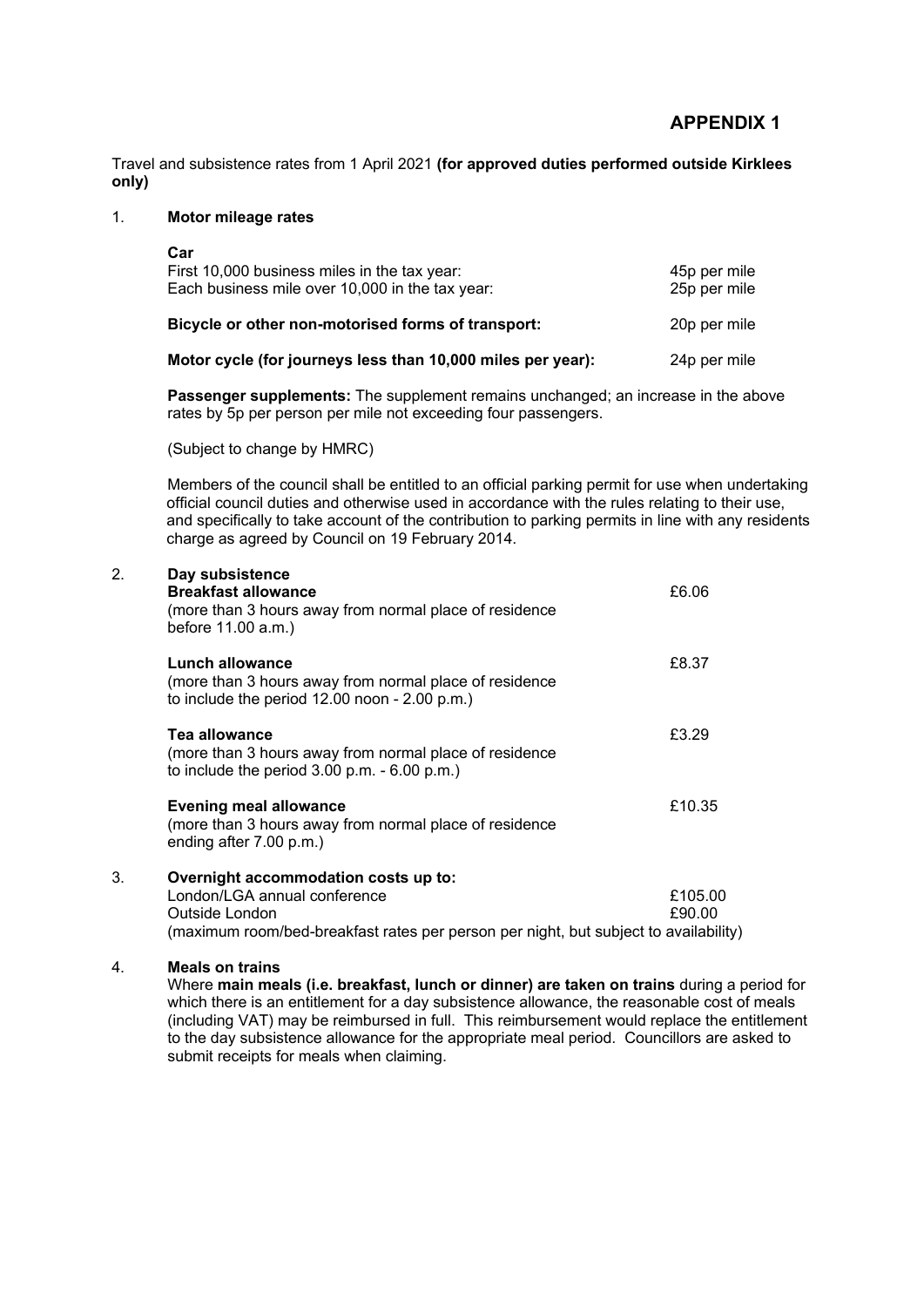## **Parental Leave Policy**

## **Introduction**

This Policy sets out Members' entitlement to maternity, paternity, shared parental and adoption leave and relevant allowances.

The objective of the policy is to ensure that insofar as possible Members are able to take appropriate leave at the time of birth or adoption, that both parents are able to take leave, and that reasonable and adequate arrangements are in place to provide cover for portfolio-holders and others in receipt of Special Responsibility Allowances (SRA) during any period of leave taken.

Improved provision for new parents will contribute towards increasing the diversity of experience, age and background of local authority councillors. It will also assist with retaining experienced councillors – particularly women – and making public office more accessible to individuals who might otherwise feel excluded from it.

There is at present no legal right to parental leave of any kind for people in elected public office. This applies to MPs as well as councillors, and has been the subject of lengthy debate. These policies can therefore only currently be implemented on a voluntary basis. Discussions are ongoing about changing the law to enable compulsory provision.

Legal advice has been taken on these policies, and they conform with current requirements.

## **1. Leave Periods**

1.1 Members giving birth are entitled to up to 52 weeks maternity leave.

1.2 Where the birth is premature the leave will commence the day after the birth takes place. The Member is entitled to take up to 52 weeks maternity leave.

1.3 If your baby is born prematurely and you have already started your maternity leave, there is the option for you to request extended leave at the end of the maternity leave.

1.4 Members shall be entitled to take a minimum of 2 weeks paternity leave if they are the biological father or nominated carer of their partner/spouse following the birth of their child(ren).

1.5 A Member who has made Shared Parental Leave arrangements through their employment is requested to advise the Council of these at the earliest possible opportunity. Every effort will be made to replicate such arrangements in terms of leave from Council.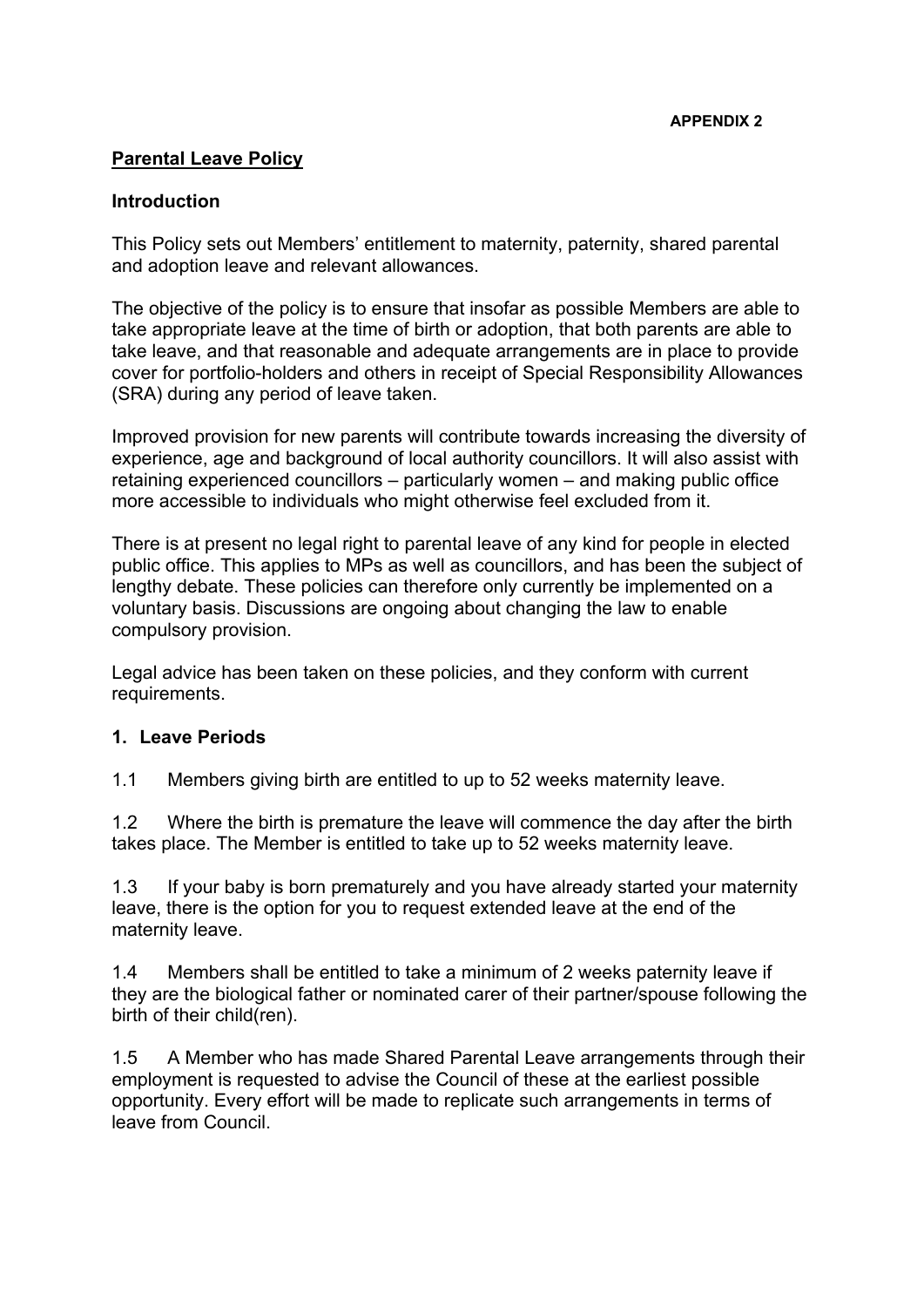1.6 Where both parents are Members leave may be shared up to a maximum of 50 weeks. Special and exceptional arrangements may be made in cases of prematurity.

1.7 A Member who adopts a child through an approved adoption agency shall be entitled to up to 52 weeks adoption leave.

1.8 Any Member who takes maternity, shared parental or adoption leave retains their legal duty under the Local Government Act 1972 to attend a meeting of the Council within a six month period unless the Council Meeting agrees to an extended leave of absence prior to the expiration of that six month period.

1.9 Any Member intending to take maternity, paternity, shared parental or adoption leave will be responsible for ensuring that they comply with the relevant notice requirements of the Council, both in terms of the point at which the leave starts and the point at which they return.

1.10 Any member taking leave should ensure that they respond to reasonable requests for information as promptly as possible, and that they keep officers and colleagues informed and updated in relation to intended dates of return and requests for extension of leave.

## **2. Basic Allowance**

2.1 All Members will receive:

- 6 weeks at 90% of the Basic Allowance.
- 33 weeks at half the Basic Allowance plus the equivalent weekly amount paid of Statutory Maternity/Adoption pay.

## **3. Special Responsibility Allowances**

3.1 Members entitled to a Special Responsibility Allowance whilst on Maternity, Paternity, Shared Parental or Adoption Leave will receive:

- 6 weeks at 90% of the Special Responsibility Allowance.
- 33 weeks at half the Special Responsibility Allowance.

3.2 Where a replacement is appointed to cover the period of absence that person shall receive an SRA on a pro rata basis for the period of the temporary appointment.

3.3 The payment of Special Responsibility Allowances, whether to the primary SRA holder or a replacement, during a period of maternity, paternity, shared parental or adoption leave shall continue for a period of 39 weeks, or until the date of the next Annual Meeting of the Council, or until the date when the member taking leave is up for election (whichever is soonest).

3.4 Should a Member appointed to replace the member on maternity, paternity, shared parental or adoption leave already hold a remunerated position, the ordinary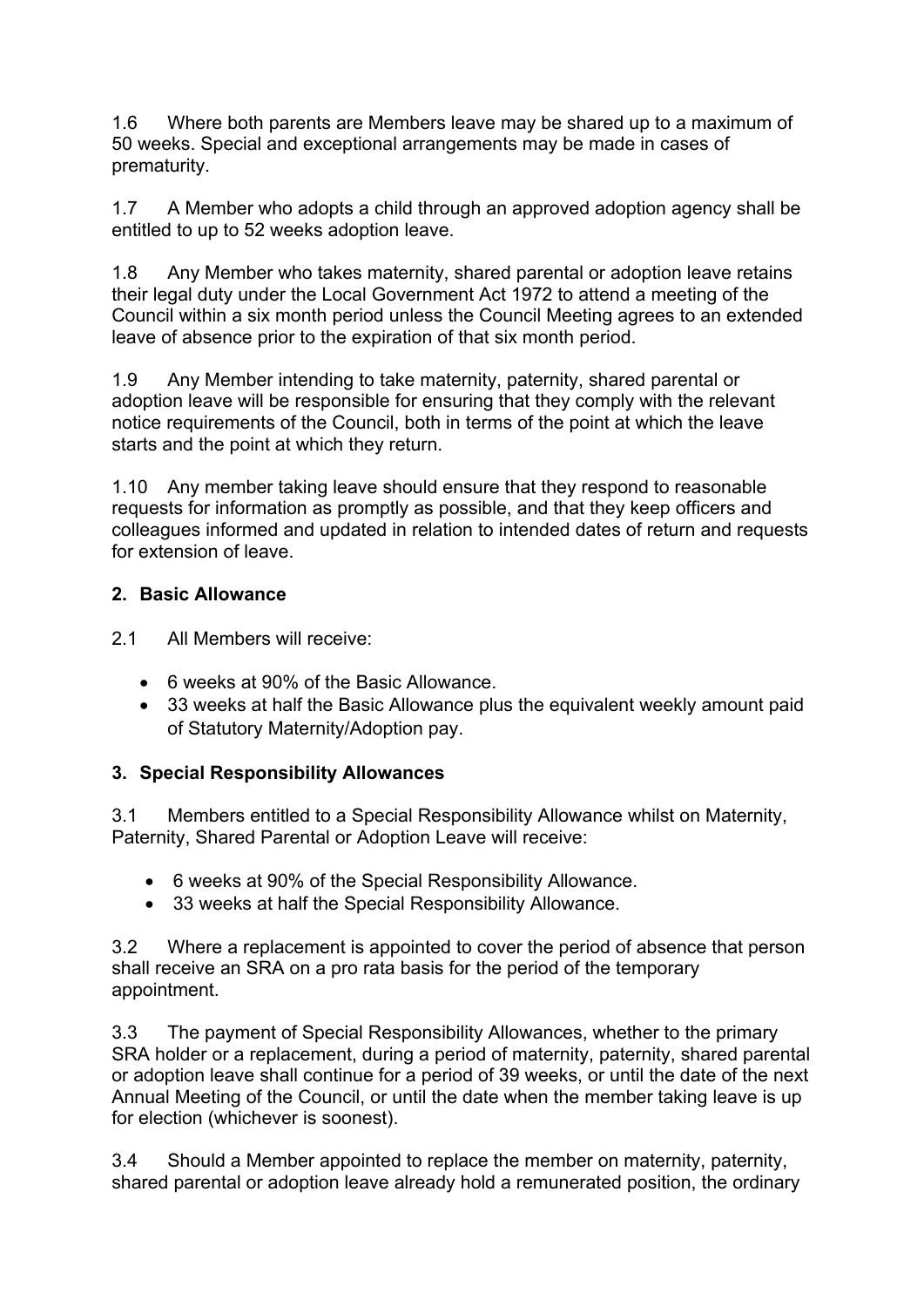rules relating to payment of more than one Special Responsibility Allowances shall apply.

3.5 Unless the Member taking leave is removed from their post at an Annual General Meeting of the Council whilst on leave, or unless the Party to which they belong loses control of the Council during their leave period, they shall return at the end of their leave period to the same post, or to an alternative post with equivalent status and remuneration which they held before the leave began.

# **4. Resigning from Office and Elections**

4.1 If a Member decides not to return at the end of their maternity, paternity, shared parental or adoption leave they must notify the Council at the earliest possible opportunity. If a Member decides not to return or does not return for 33 weeks, The Council is entitled to claim back the 33 weeks allowance paid at 50%. If a Member fails to return for a full 33 weeks a proportion of the allowance will be claimed back.

4.2 If an election is held during the Member's maternity, paternity, shared parental or adoption leave and they are not re-elected, or decide not to stand for re-election see point 4.1.